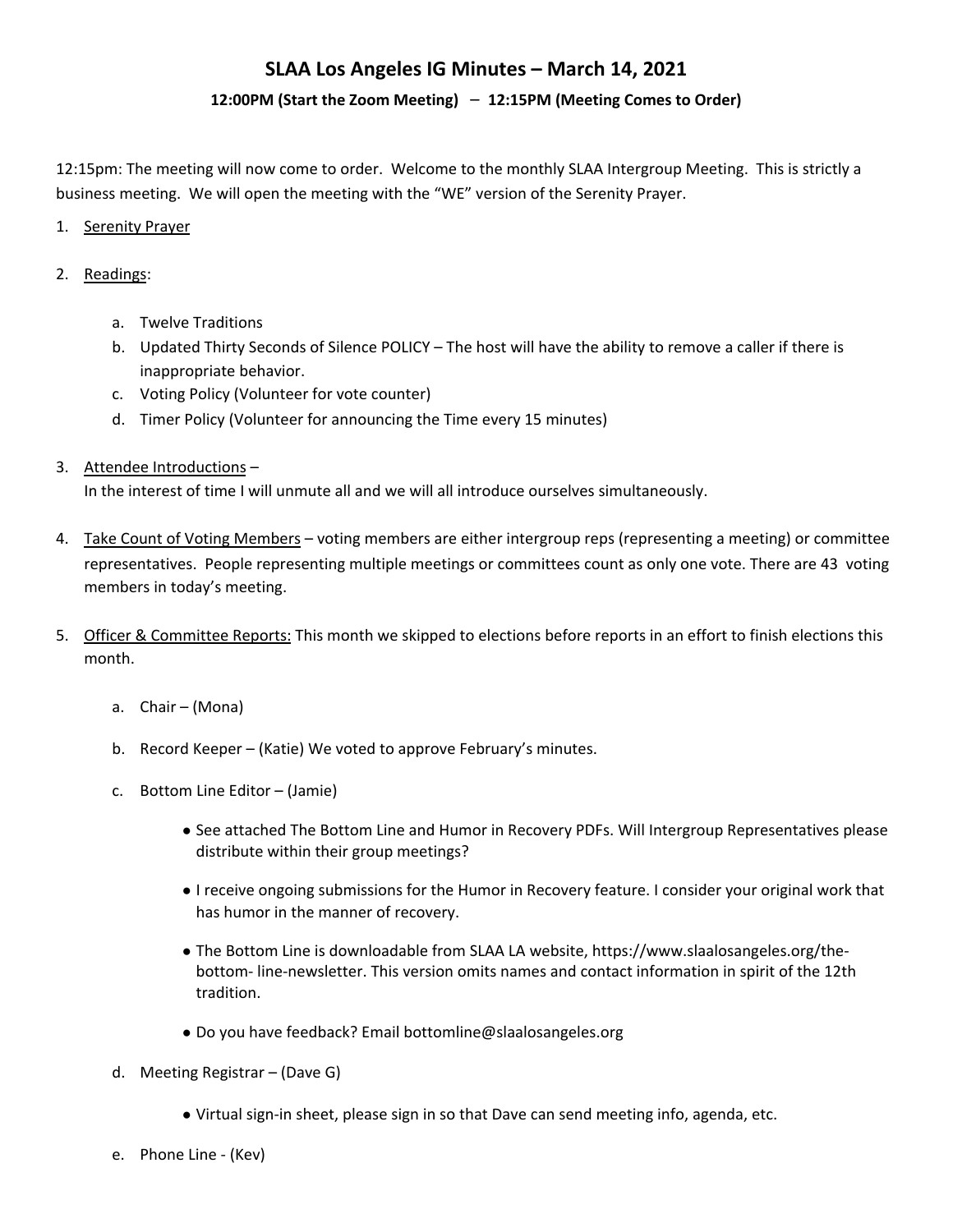#### 12:00PM (Start the Zoom Meeting) - 12:15PM (Meeting Comes to Order)

- f. Literature (Claire)
	- Claire completed the Literature Inventory report for March 13th, 2021 \*(TOTAL \$4,005.60)
	- "This is what I have on my person currently, NOT including what the 8 lit. reps have. We decided on quarterly reports, since sales are slow, so next month I will have that compiled inventory for Intergroup. I will purchase lit. this month too and have that in the next report as well."
	- If you are in an area of Los Angeles that is not being serviced by a literature rep, please email Claire at literature@slaalosangeles.org
- g. Treasurer (Detria)
- h. Mail Clerk
- i. Journal Rep (Maddy)
- j. Webmaster for S.L.A.A. Website (Jayk)
- k. Workshops & Retreats (Gil)
	- WORKSHOP SCHEDULE DATES & THEMES
		- March 20, 2021 Steps One, Two, and Three (Flyer available)
		- May 15, 2021 Anorexia, Isolation, Technology
		- July 17, 2021 Signs of Recovery Workshop 4 (Signs 3, 4, and 5)
		- September 18, 2021 Building Partnerships
	- For questions, please contact workshops-retreats@slaalosangeles.org or gilh.recovery@gmail.com. Thanks!
- l. H&I Committee (Glenn S)
	- Committee responded to 1 of 2 letters received from jail. We are still looking for a male fellow to respond to the other letter.
	- SLAA H&I COMMITTEE MEETING ZOOM (2nd Thursday of the Month at 7 PM PST) Topic: SLAA LA H&I Committee Mtg https://us02web.zoom.us/j/87972190670?pwd=aVgyUHpGZGFOSEdKN091aWQrRkJQZz09 Meeting ID: 879 7219 0670 Passcode: Service
- m. Speaker List Keeper (Matthew)
	- Created and Distributed new flyer to all intergroup reps at February meeting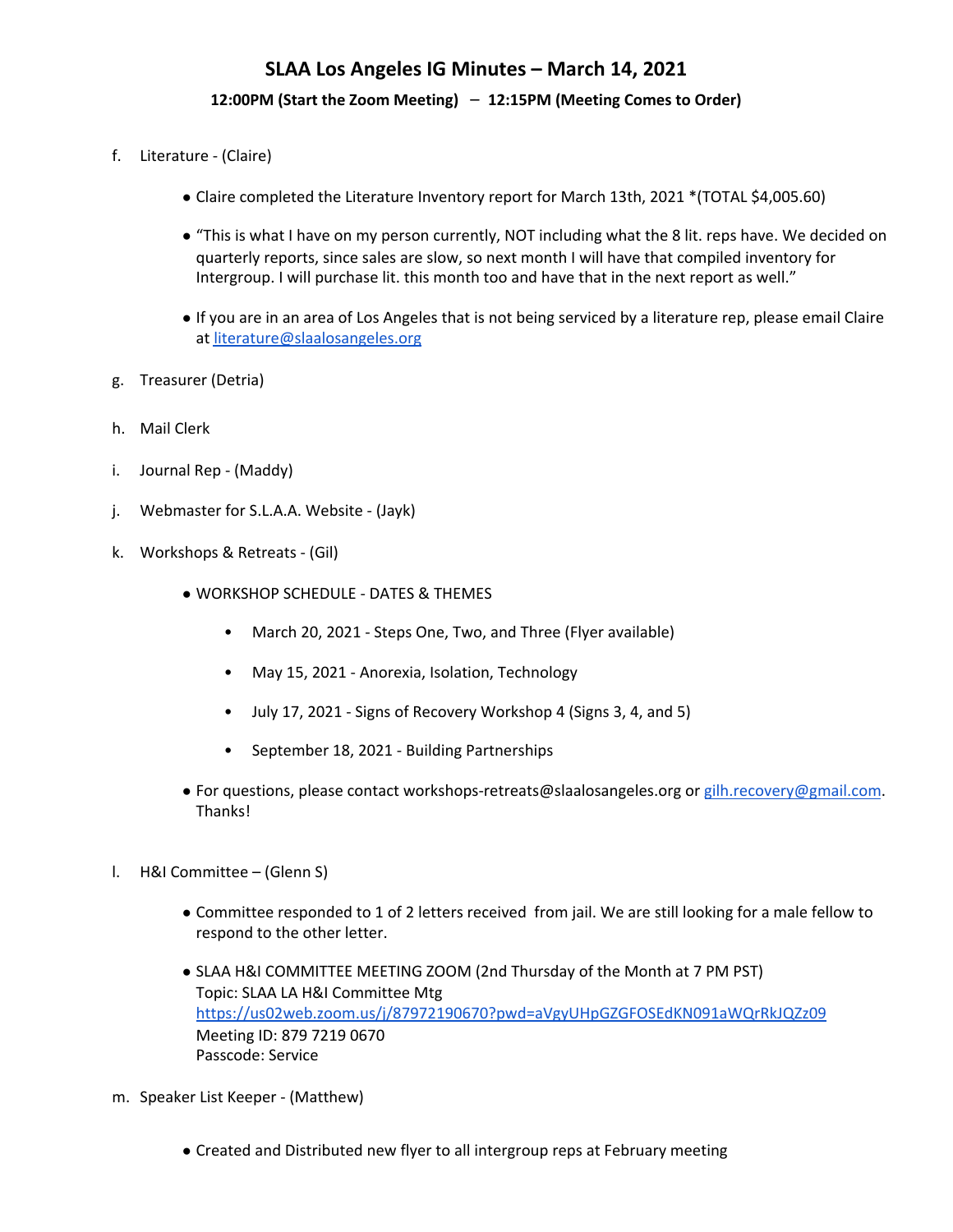### 12:00PM (Start the Zoom Meeting) - 12:15PM (Meeting Comes to Order)

- Received and responded to 8 emails from the fellowship over last 30 days including 6 new speaker volunteers and 2 requests for speaker information. Thanks for letting me be of service.
- $\bullet$  For more info email speakerslist@slaalosangeles.org
- n. Literature Copier
- o. Conference Committees
- p. SLAA Los Angeles, Inc. Board of Trustees (Jenny)
- q. FWS Board of Trustees (Christina)
- r. Audio Library Committee (Terhys)
	- Accepting submissions and building a library. Please share at your meetings that online shares are available to listen and fellows can consider recording their own shares to contribute. https://tinyurl.com/audioLASLAA
- s. Translation Committee Conduit (Dana)
	- The committee is looking for Hebrew speakers to help with a translation. If you are interested in being of service please reach out to slaalit91606@gmail.com
- t. Diversity Committee Conduit (Ellie)
	- For zoom link or info on the Conference Diversity Committee, please email: elliefortwelve@gmail.com
- u. Steps, Traditions, Concepts Committee Conduit (Jayk)
	- This committee is the place where people discuss interesting issues that deal with the steps, traditions, and concepts (i.e. "My meeting kicked someone out of our zoom room! Is that OK?")
	- If you are interested in learning more about the committee you can reach out to Jayk at webmaster@slaalosangeles.org
- v. Virtual meetings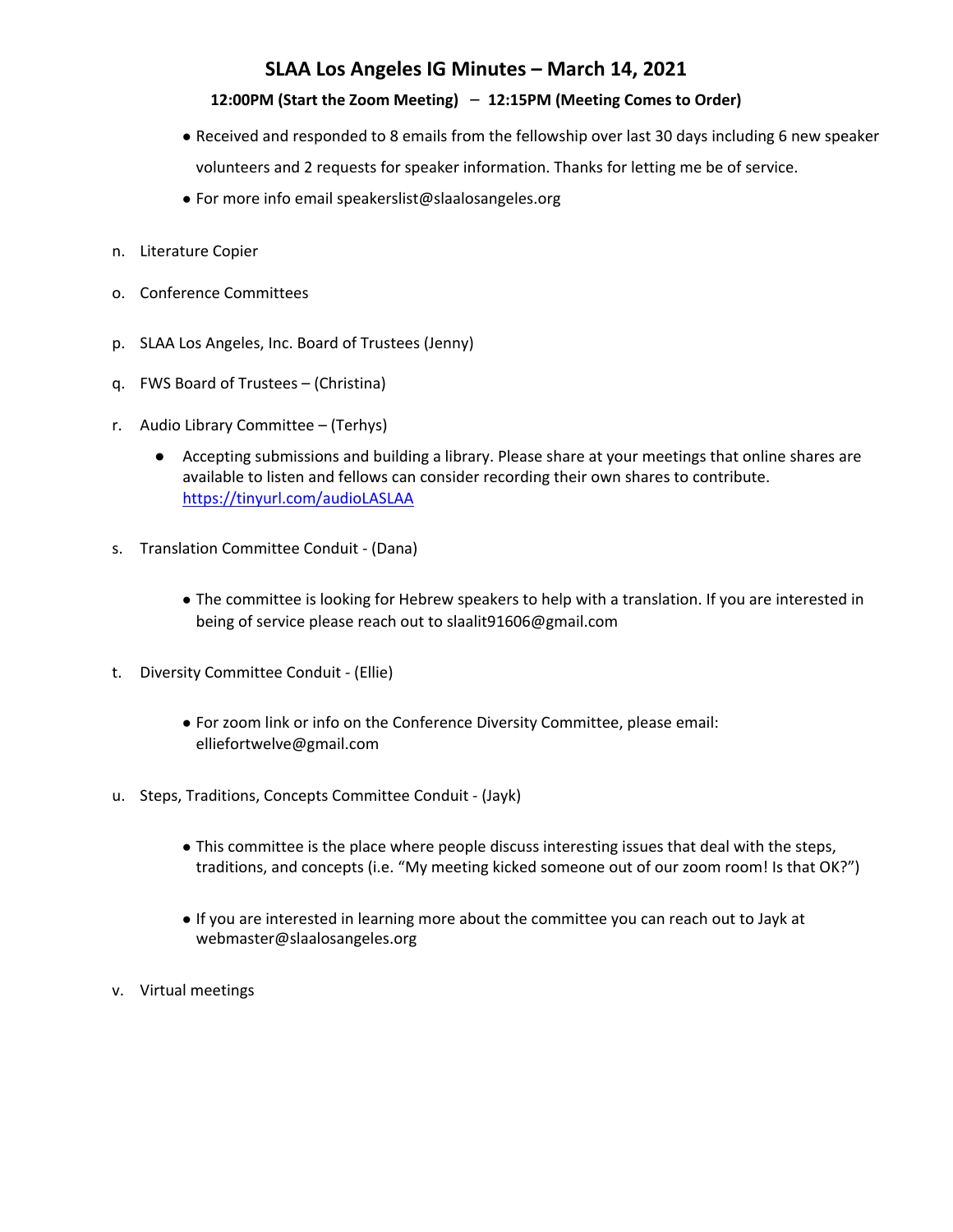### 12:00PM (Start the Zoom Meeting) - 12:15PM (Meeting Comes to Order)

- Registrar
- $\bullet$  Security (Ezra)
	- i. Thank you to everyone announcing about checking the emails for meetings, it seems to be woring. If anyone needs help setting up an auto-response for your group's email, please send me a note at virtualsecurity@slaalosangeles.org
- w. Committee to Return to in Person Meetings (Ellie)
	- The Thursday outdoor meeting is still going as it is considered to be "outdoor worship" under the new State guidelines. Masks and physical distancing is a must/required.
	- 2930 Hyperion Ave LA 90027 In Person Meeting 6-730pm 6 ft distant, masked, outside in the amphitheater - Every Thursday

### 6. Tabled Business

- a. Max C.: Motion to get a money/bill counter for LA Intergroup Treasurer: Tabled until we meet in person again
- b. Diane H.: Monthly donation to FWS to take advantage of gift match program.

### 7. New Business

- a. Motion to send 2 representatives to the SLAA Worldwide Intergroup Virtual Forum (Saturday, March 28th at noon Eastern time)
	- Motion passed. Claire and Detria will be our reps.

## 8. Elections for 2021

- a. **Virtual Meeting Registrar** 
	- Matt was elected as virtual registrar.
- b. **ABM Delegate** (2 year term, 10 months sobriety at time of the ABM)
	- Gil was elected as ABM delegate.

## **c. ABM Alternate Delegates (2)**

• Robin and Rachel were elected as ABM alternate delegates.

#### **d. Literature Committee Conduit**

- Grayson was elected as literature committee conduit.
- **e. Sponsorship Committee Conduit**
	- Key was elected as sponsorship committee conduit.
- **f. Steps, Traditions, & Concepts Conduit**
	- James was elected as steps, traditions, and concepts committee conduit.

#### **g. Translation Committee Conduit**

- Roberto was elected as translation committee conduit.
- **h. Diversity Committee Conduit**
	- Dori was elected as our diversity committee conduit.